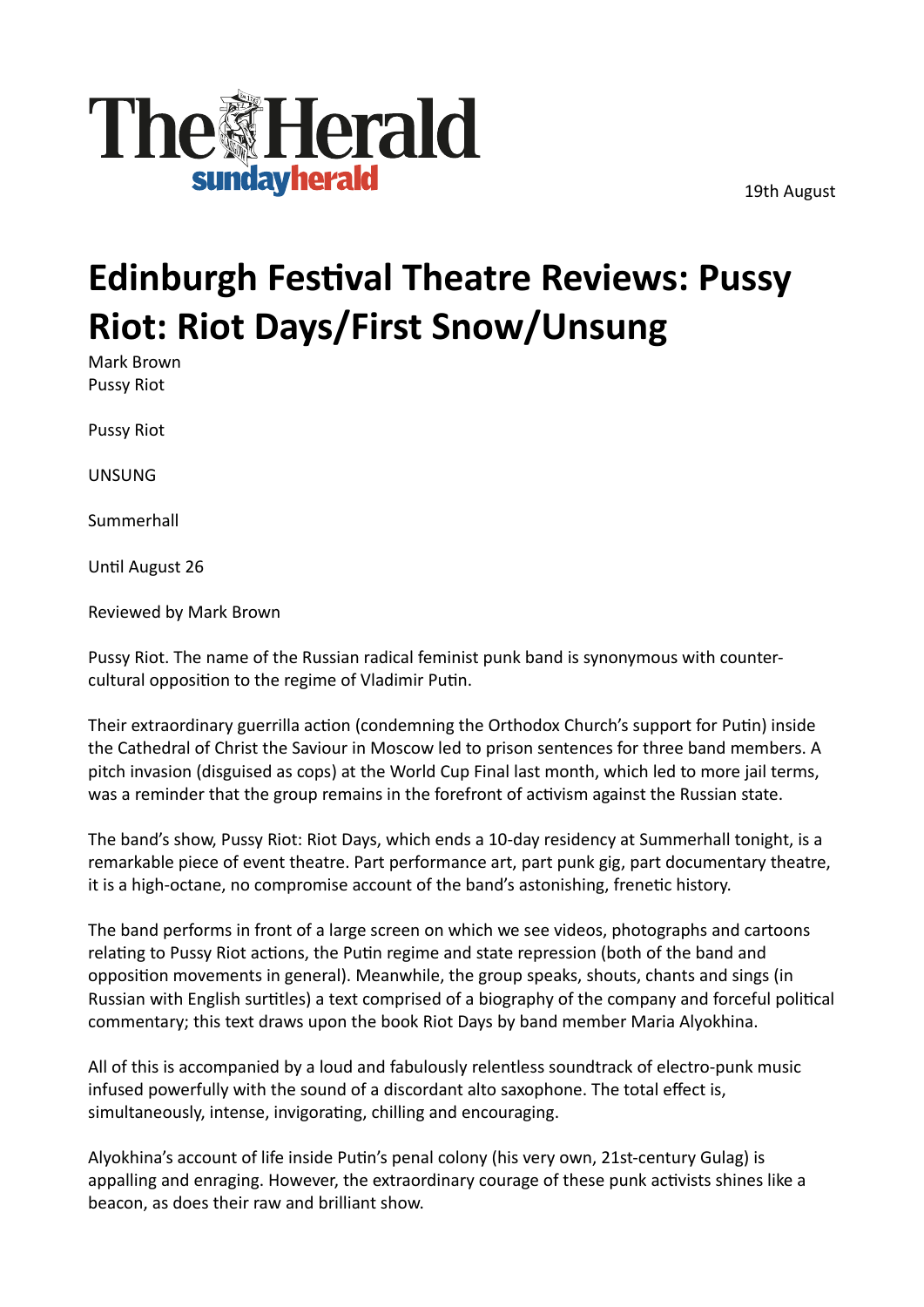Only a litle less raw, and certainly less brilliant, is First Snow. A co-production by the National Theatre of Scotland and Montreal-based companies Productions Hotel-Motel and Theatre PAP, the play draws upon the considerable political parallels between Scotland and Quebec.

However, co-authored by Davey Anderson, Philippe Ducros and Linda McLean, and directed by Patrice Dubois, it is not a work made light by many hands. It is, rather, a disappointingly overwrought spoiled broth of collaborative theatre.

Performed on a minimalistically stylised set, the drama uses an emotionally charged gathering of an extended family at a Quebecois country house as a none-too-subtle metaphor for the current political conditions of Quebec and Scotland. Performed in English and occasional French (the later of which is, with postmodern self-consciousness, translated intermittently in surtitles) the piece cuts back-and-forth between a rarely interesting family drama and drearily polemical political commentary.

The heavy-handedness of the political metaphor is atended by a cut-up, postmodern form (characters, whose identities are blurred with those of the actors themselves, break from the action to elucidate, converse with the audience and question each other). It is a tiresome theatrical style that we had every right to believe had long since exhausted itself.

The cast is comprised, for the most part, of fne actors. It is ironic, however, that, while this major theatre collaboration was failing to set the heather alight on the Edinburgh Fringe, the youth theatre companies Junction 25 (Scotland) and Theater and der Parkaue (Germany) were offering (in their show 1,210km) an altogether more successful work of cross-cultural drama as part of Glasgow's European Championships Festival.

**If one is seeking an antdote to the misfring First Snow, get along to Summerhall where the**  superb writer and actor Valentijn Dhaenens, of Antwerp-based company SKaGeN, is performing the superb political monodrama Unsung. Making innovative use of a mobile phone, recorded **audio and a iideo screen, Dhaenens (who is known to Edinburgh Fringe audiences for the fne**  works BigMOUTH and SmallWaR) creates a compelling, humorous and, ultimately, discomfiting portrait of a career politician.

**Sharp-suited, image–conscious, cynical and ruthless Dhaenens's politcian is reminiscent, at the outset, of Tony Blair in the early days of New Labour or Emmanuel Macron during his meteoric**  rise. A private phone call in which he professes friendship towards "Fatso", his rival for the party leadership, before threatening to destroy his political career, has fascinating echoes of the **famous Islington meetng between Blair and Gordon Brown.**

However, the deeper Dhaenens takes us into the politician's fractured and precarious private life, **the more we see a man who is soul-breakingly lonely. Brilliantly performed and beautfully presented, it is a work of tremendous politcal and human insight, and of remarkable empathy.**

There is another superb solo performance in Simon Callow's rendering of Oscar Wilde's powerful prison letter De Profundis (Assembly Rooms, until August 26). Callow has the performative measure of the biterness, rage, humiliation, love and enduring, self-regarding wit of Wilde's great text. It makes for a deeply moving 90 minutes of theatre.